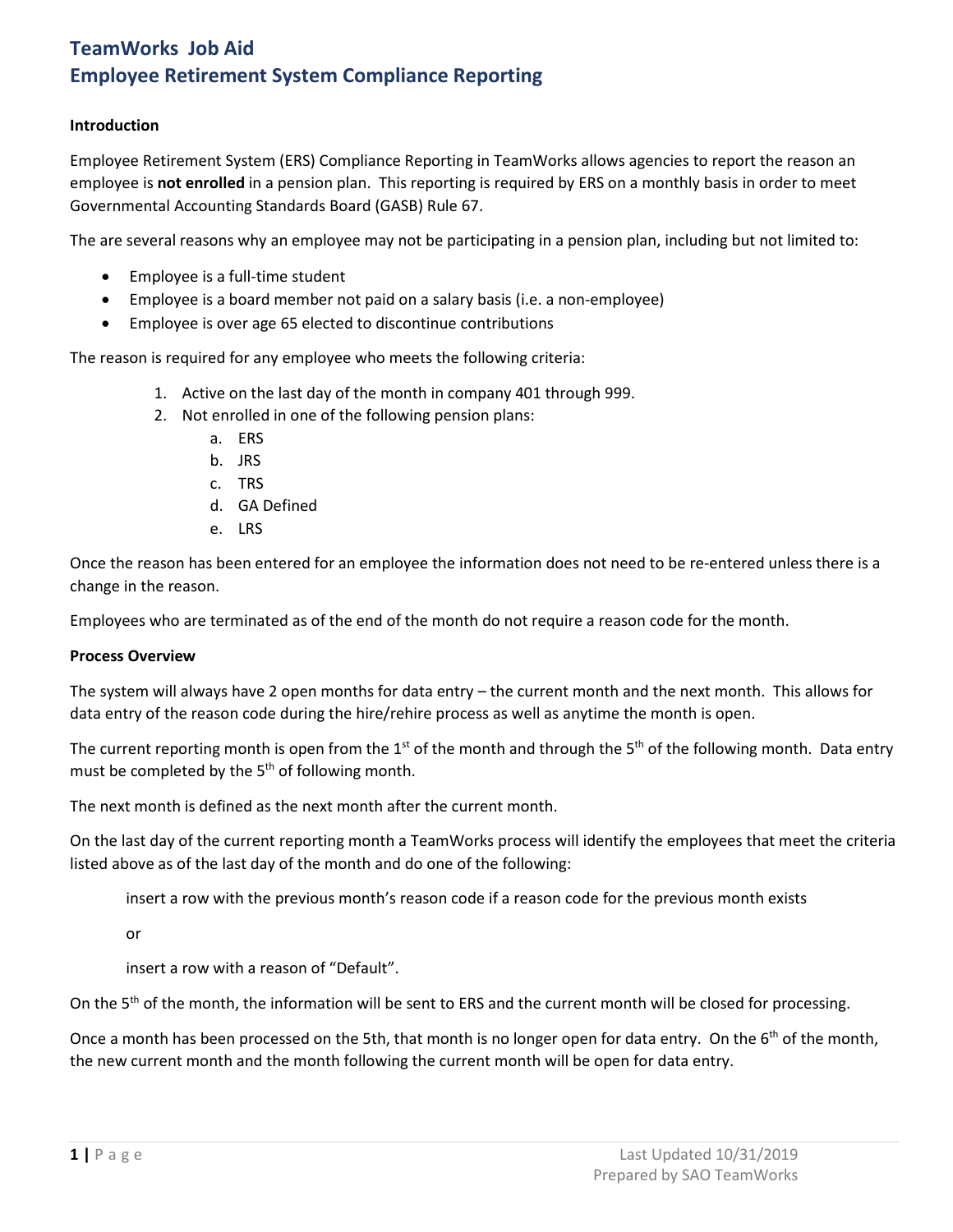### **Available Status Codes**

The table below provides a list of the available status codes.

| -Status Code   | <b>Description</b>               | <b>Comments</b>                                          |  |  |
|----------------|----------------------------------|----------------------------------------------------------|--|--|
| 00             | <b>Full-time Student</b>         | Primarily used by schools                                |  |  |
| 01             | Work Study Student               | Primarily used by schools                                |  |  |
| 02             | <b>Rehired Retiree Part-time</b> | TRS for ERS                                              |  |  |
| 03             | Non-employee                     | Board members not paid a on a full-time basis.           |  |  |
| 04             | <b>Other Pension Plan</b>        | TRS, ORP, County                                         |  |  |
| 05             | Discontinue ERS after age 65     |                                                          |  |  |
| 06             | Other                            | Select if other reasons do not apply. ERSGA will fillow- |  |  |
|                |                                  | up                                                       |  |  |
| 07             | Terminated                       |                                                          |  |  |
| 08             | Enrolled in ERSGA Plan           | For example: a non-TeamWorks employer                    |  |  |
| 99             | Default                          | Entered by the monthly process if no row is found for    |  |  |
|                |                                  | an employee                                              |  |  |
| D <sub>D</sub> | Ignore                           | The previous row will be sent.                           |  |  |

#### **Current Month vs. Next Month**

The table below provides an illustration of when data can be entered.

| If Today's<br>Date is | <b>The Current</b><br><b>Month is</b> | <b>The Next</b><br><b>Month is</b> | <b>The Current</b><br><b>Month</b><br><b>Opened On</b> | <b>The Current</b><br><b>Month Will</b><br>Close on | <b>The Next</b><br><b>Month Open</b><br>is | <b>The Previous</b><br><b>Month is</b> |  |
|-----------------------|---------------------------------------|------------------------------------|--------------------------------------------------------|-----------------------------------------------------|--------------------------------------------|----------------------------------------|--|
| October 1             | October                               | November                           | September 1                                            | November<br>5th                                     | November                                   | September                              |  |
| November 1            | November                              | December                           | October 1                                              | December<br>5th                                     | December                                   | October                                |  |
|                       |                                       |                                    |                                                        |                                                     |                                            |                                        |  |

If the current date is October 1,

- Data for the month of October can be entered from October  $1^{st}$  through November  $5^{th}$ .
- Data for the month of November can be entered from October 1<sup>st</sup> through December 5th.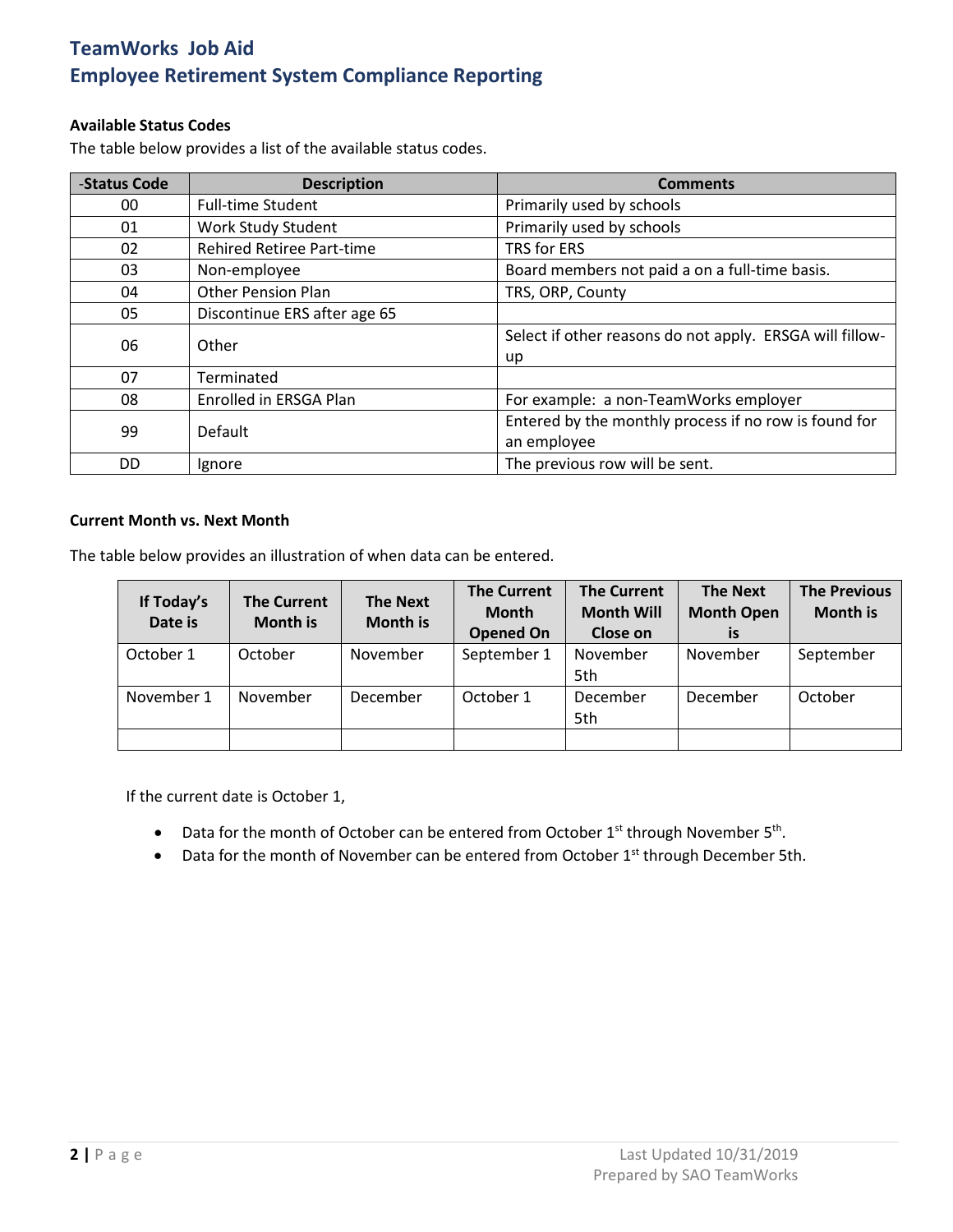### **Entering information on the ERS Compliance Page**

Navigate to Benefits > Enroll in Benefits > ERS Compliance Page and enter the Employee ID of the employee and click the Search button.

**NOTE:** You will only be able to select employees that meet the reporting criteria.

| <b>★</b> Bookmarks ~<br>$\times$                                                            | Benefits $\star$ > Enroll In Benefits $\star$ > Pension Compliance<br>Main Menu $\star$<br>Favorites $\blacktriangledown$<br>$\rightarrow$                                          |  |  |
|---------------------------------------------------------------------------------------------|-------------------------------------------------------------------------------------------------------------------------------------------------------------------------------------|--|--|
| $\oslash$ Search bookmarks                                                                  | Team Works<br><b>HCMTEST</b>                                                                                                                                                        |  |  |
| > El Bookmarks Toolbar<br>> 图 Bookmarks Menu<br>$\rightarrow$ $\rightarrow$ Other Bookmarks | <b>ERS Pension Compliance Page</b><br>Enter any information you have and click Search. Leave fields blank for a list of all values.<br><b>Find an Existing Value</b>                |  |  |
|                                                                                             | <b>Search Criteria</b><br>begins with $\sim$<br>Empl ID<br>$EmpI$ Record =<br>$\checkmark$                                                                                          |  |  |
|                                                                                             | Name begins with $\sim$<br>Last Name begins with $\sim$<br>Second Last Name begins with $\sqrt{ }$<br>Alternate Character Name begins with $\sim$<br>Middle Name begins with $\sim$ |  |  |
|                                                                                             | $\Box$ Include History $\Box$ Case Sensitive<br>Basic Search & Save Search Criteria<br>Clear<br>Search                                                                              |  |  |

Employees who do not have a reason specified for the current reporting month will default to the ERS Reason Code of 99 when the page is displayed.

| Favorites $\blacktriangleright$ | Main Menu $\star$                       | Benefits $\star$ > Enroll In Benefits $\star$ > Pension Compliance Page<br>→. |                       |                |                      |                                                                                                                  |     |
|---------------------------------|-----------------------------------------|-------------------------------------------------------------------------------|-----------------------|----------------|----------------------|------------------------------------------------------------------------------------------------------------------|-----|
| TeamWorks                       |                                         | <b>HCMTEST</b>                                                                |                       |                |                      |                                                                                                                  |     |
|                                 | <b>Pension Complaince Page</b>          |                                                                               |                       |                |                      |                                                                                                                  |     |
| <b>Jane Doe</b>                 | Company: 128 County Public Health       | Employee                                                                      |                       | <b>Empl ID</b> | 12345678             | <b>Empl Record</b>                                                                                               | 0   |
|                                 | Pension Complaince Page                 |                                                                               |                       |                | Find   View All      | First $\textcircled{\tiny{\textcircled{\small{1}}} }$ 1 of 1 $\textcircled{\tiny{\textcircled{\small{1}}}}$ Last |     |
|                                 | *Month   09 - September<br>$\checkmark$ | *Calendar Year<br>2019                                                        | *ERS Reason Code   04 |                | Q Other Pension Plan |                                                                                                                  | $+$ |
|                                 |                                         |                                                                               | User ID               |                | <b>Datetime</b>      |                                                                                                                  |     |
|                                 |                                         |                                                                               |                       |                |                      |                                                                                                                  |     |
| <b>图</b> Save                   | o Return to Search                      | ↑ Previous in List                                                            | Next in List<br>J⊟    |                |                      |                                                                                                                  |     |

Insert a new row or update the reason for any open reporting months as appropriate.